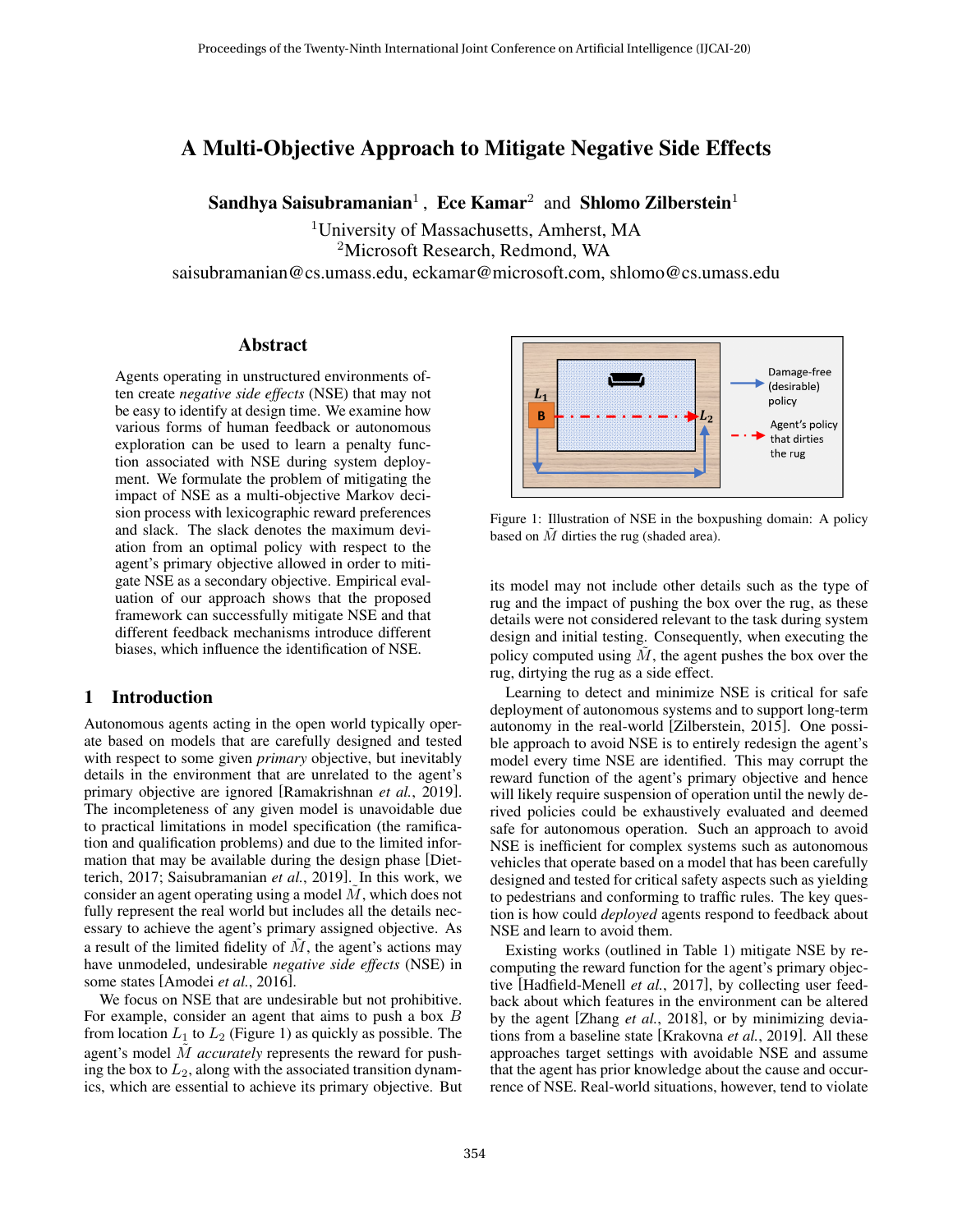<span id="page-1-0"></span>

| <b>Characteristics of Different Approaches</b>                | [Hadfield-Menell]<br><i>et al.</i> , 2017] | [Zhang]<br><i>et al.</i> , 2018] | <b>[Krakovna</b><br><i>et al.</i> , 2019] | Our Approach |
|---------------------------------------------------------------|--------------------------------------------|----------------------------------|-------------------------------------------|--------------|
| Bounded guarantees with respect to agent's assigned task      |                                            |                                  |                                           |              |
| No prior knowledge about NSE occurrence is required           |                                            |                                  |                                           |              |
| Generalize learned NSE across states                          |                                            |                                  |                                           |              |
| Ability to distinguish and handle different magnitudes of NSE |                                            |                                  |                                           |              |
| Multi-objective approach                                      |                                            |                                  |                                           |              |

Table 1: An overview of the characteristics of different approaches in mitigating NSE.

these assumptions. Furthermore, in situations where the primary objective is prioritized, the user may be willing to tradeoff some NSE for solution quality. For example, if the agent takes ten times longer to push the box so as to avoid the rug area, the user may be willing to tolerate some dirt on the rug instead. The existing approaches, however, do not guarantee bounded performance with respect to the agent's primary objective when minimizing the side effects.

We propose a multi-objective approach that exploits the reliability of the existing model with respect to the primary objective, while allowing a deployed agent to learn to avoid NSE as much as possible. The agent's model is augmented with a secondary reward function that represents the penalty for NSE of its actions. Hence, the problem is formulated as a multi-objective Markov decision process with lexicographic reward preferences (LMDP) and slack [Wray *et al.*[, 2015\]](#page-7-8). A lexicographic approach is adopted because (1) the reward associated with primary objective is prioritized, (2) the reward for the primary objective and the penalty for NSE may have different units, such as time taken to push a box and the cost of cleaning a rug, and (3) alternative scalarization methods require non-trivial parameter tuning [\[Roijers](#page-7-9) *et al.*, 2013].

The agent's primary objective is to achieve its assigned task, while the secondary objective is to minimize NSE. The slack denotes the acceptable deviation from the optimal expected reward of its primary objective, in order to minimize NSE. The agent may not have any initial knowledge about the NSE. The solution framework utilizes a three-step approach to detect and mitigate NSE (Figure [2\)](#page-2-0): (1) first the agent collects data about NSE penalty through a feedback mechanism, (2) the agent learns a predictive model of the penalty for NSE that generalizes the available data, and (3) the agent replans using a model augmented with the learned NSE penalty.

We investigate the efficiency of different feedback approaches to learn about NSE, including oracle feedback and agent exploration. The oracle feedback typically represents some type of human feedback such as penalty signals, action approval, corrections of the agent's behavior, or demonstrations of correct ways to perform the task. In learning by exploration, the agent collects data about NSE by exploring the environment. Our experiments demonstrate the benefits of our approach in mitigating both avoidable and unavoidable NSE. The results also indicate how the sampling biases introduced by the different types of feedback influence the identification of NSE.

Our primary contributions are: (1) formalizing the problem of mitigating NSE as a multi-objective MDP with slack; (2) presenting a solution approach to update the agent's policy by learning about NSE as a secondary reward function and estimating the minimum slack required to avoid NSE; (3) studying various types of feedback mechanisms to learn the penalty associated with side effects; and (4) evaluating the performance and analyzing the bias associated with each feedback mechanism.

#### 2 Preliminaries: Lexicographic MDP

A lexicographic Markov decision process (LMDP) [\[Wray](#page-7-8) *et al.*[, 2015\]](#page-7-8) is a multi-objective MDP with lexicographic preferences over reward functions. LMDPs are particularly convenient to model multi-objective MDPs with competing objectives and with an inherent lexicographic ordering over them. An LMDP is denoted by the tuple  $M = \langle S, A, T, \mathbf{R}, \Delta, o \rangle$  with S denoting the finite set of states, A denoting the finite set of actions,  $T: S \times A \times S \rightarrow [0, 1]$ is the transition function and  $\mathbf{R} = [R_1, ..., R_k]^T$  is the vector of reward functions with  $R_i: S \times A \to \mathbb{R}, \Delta = \langle \delta_1, ..., \delta_k \rangle$ is the tuple of *slack* variables with  $\delta_i \geq 0$ , and o denotes the strict preference ordering over the k objectives. The slack  $\delta_i$ is an additive value denoting the acceptable deviation from the optimal expected reward for objective  $o_i$  so as to improve the lower priority objectives. The set of value functions is denoted by  $V = [V_1, ..., V_k]^T$ , with  $V_i$  denoting the value function corresponding to  $o_i$ , and calculated as

$$
\boldsymbol{V}^{\pi}(s) = \mathbf{R}(s, \pi(s)) + \gamma \sum_{s' \in S} T(s, \pi(s), s') \boldsymbol{V}^{\pi}(s'), \forall s \in S.
$$

LMDP sequentially processes each objective in the lexicographic order and therefore the policy of the current objective and the slack determine the actions available for optimizing the next objective. The set of restricted actions for  $o_{i+1}$  is:

$$
A_{i+1}(s) = \{a \in A \mid \max_{a' \in A_i} Q_i(s, a') - Q_i(s, a) \le \eta_i\}
$$

where  $\eta_i = (1 - \gamma)\delta_i$ , with a discount factor  $\gamma \in [0, 1)$ . We refer to [Wray *et al.*[, 2015\]](#page-7-8) for a detailed background on LMDP.

# 3 Problem Formulation

Consider an agent that reasons using its acquired model, an MDP  $\tilde{M} = \langle \tilde{S}, \tilde{A}, \tilde{T}, \tilde{R} \rangle$ . The agent's model  $\tilde{M}$  includes a single objective, which is the primary task of the agent. However, the agent is situated in a more complex environment which is an extension of  $\tilde{M}$  and modeled as an LMDP, denoted by  $M^*$ , with an additional secondary objective, initially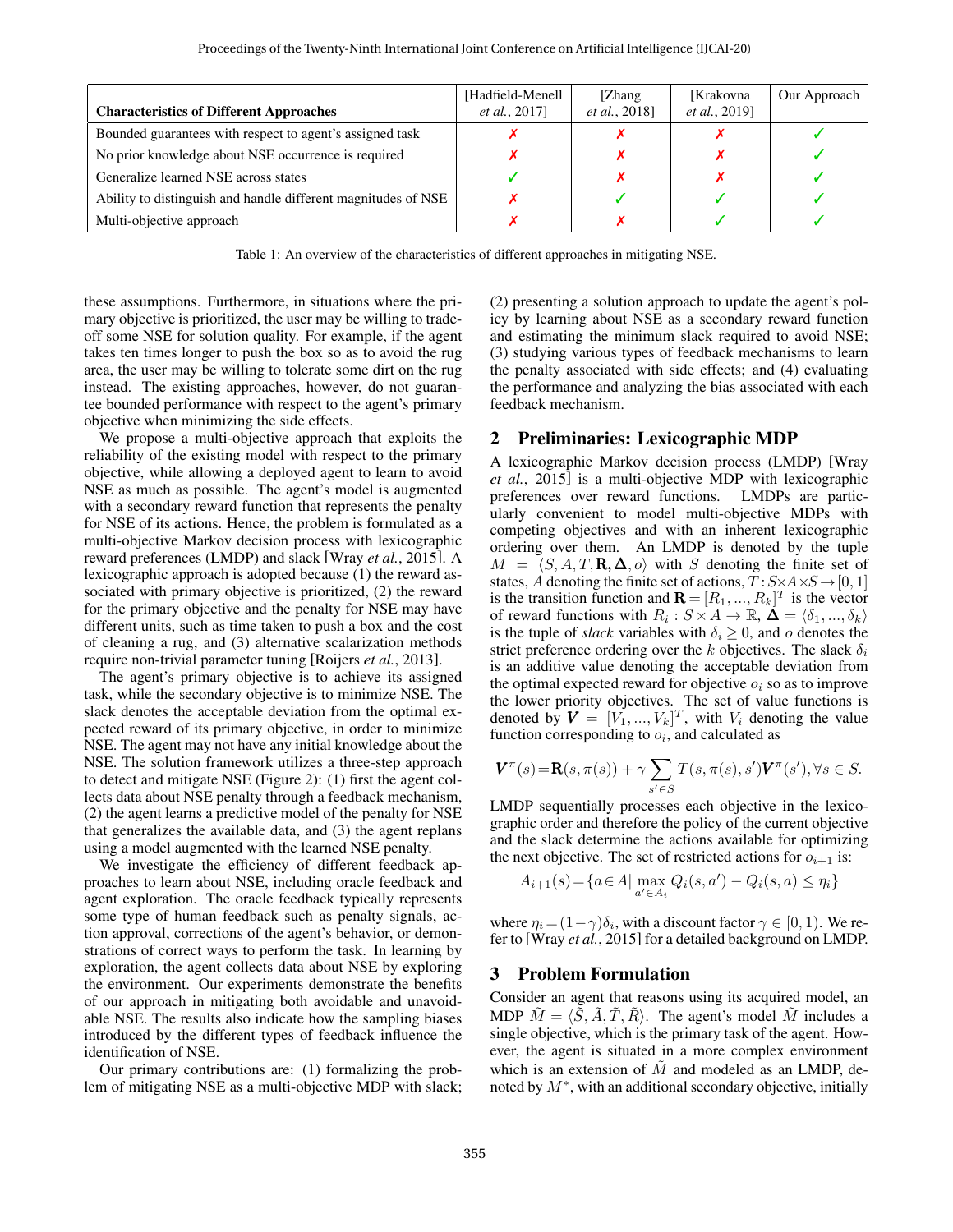<span id="page-2-0"></span>

Figure 2: Our framework for mitigating negative side effects.

unknown to the agent. The two objectives in  $M^*$  are: assigned task  $(o_1)$  and mitigate side effects  $(o_2)$ , with  $o_1 \succ o_2$ . We consider a factored state representation for  $M^*$  and  $\tilde{M}$ .

We make the following assumptions about the relationship between  $\tilde{M}$  and  $M^*$ : (1)  $\tilde{M}$  has all the components necessary to achieve  $o_1$  – an optimal policy of  $\tilde{M}$  for  $o_1$  is also optimal in  $M^*$  with respect to  $o_1$ ; (2) The agent does not have any prior knowledge about  $o_2$ , which reflects the NSE, and its associated penalty denoted by  $R_N$ ; (3)  $\tilde{M}$  may have limited state representation, compared to  $M^*$ , regarding  $o_2$ ; and (4)  $\tilde{M}$  and  $M^*$  are stationary. The effectiveness of our approach to avoid NSE will depend on the fidelity of  $S$ . While perfect information is not required, we assume in this work that the occurrence of NSE correlates with the features in  $\tilde{S}$ . This allows the agent to learn  $R_N$  using its current model  $\tilde{M}$ . For example, the agent can learn to recognize that pushing the box over a rug is undesirable because it is tied to specific locations that are part of its state representation. If the surface type is a state feature, the agent could further generalize what it learns.

## **Definition 1.** A *primary policy is an optimal policy for* M, *optimizing the agent's primary objective defined by R.*

Executing a primary policy may result in NSE in some states, since it optimizes for  $o_1$  alone. Let  $\Omega : S \times A \rightarrow \mathbb{R}$ be a mapping that denotes the severity of the expected NSE produced by executing  $\tilde{a}$  in  $\tilde{s}$ . States in which the agent's actions have immediate NSE  $(\Omega(\tilde{s}, \tilde{a}) > 0)$  are called *susceptible* states. The agent may not be able to observe the NSE except for the penalty, which is proportional to the severity of the NSE, provided by the feedback mechanism. In the interest of clarity, we assume that executing certain actions in susceptible states always leads to NSE. The formulation naturally applies to situations in which the occurrence of NSE is probabilistic or when a state in  $M$  maps to multiple states in the real world with different NSE severities, by calculating an *expected* penalty that accounts for the likelihood.

In this paper, we focus on the problem of identifying and mitigating NSE, without redesigning the entire model, using various feedback mechanisms. There may be limited opportunity for avoiding NSE when optimizing for  $o_1$ . Therefore, we consider a slack value  $\delta$ , which denotes the maximum allowed deviation of a policy from the optimal expected reward for  $o_1$  in order to minimize NSE.

Given  $M$  and feedback data regarding side effects, the

agent is expected to compute a policy that optimizes  $o_1$ , while avoiding NSE, subject to a slack value. Our formulation can hence handle settings with both avoidable and unavoidable negative side effects. To achieve this, the corresponding LMDP of the agent's  $\tilde{M}$  is defined by augmenting it with objective  $o_2$  and a penalty function for NSE.

**Definition 2.** *The augmented MDP of a given model*  $\tilde{M}$  *is a lexicographic MDP, denoted*  $M = \langle S, A, T, \mathbf{R}, o, \delta \rangle$  *s.t.:* 

- $S = \tilde{S}$  *denotes the state space*;
- $A = \tilde{A}$  *denotes the set of actions;*
- $T = \tilde{T}$  *denotes the transition function;*
- $\mathbf{R} = [\mathbf{R}_1, \mathbf{R}_2]$  *with*  $\mathbf{R}_1 = \tilde{R}$  *denotes the reward associated with primary objective of the agent and*  $R_2 = R_N$ *denotes the reward associated with NSE of the actions;*
- $o = [o_1, o_2]$  *denotes the objectives where*  $o_1$  *is the primary objective denoting the agent's assigned task and*  $o_2$  *is minimizing NSE with*  $o_1 \succ o_2$ *; and*
- $\delta \geq 0$  *is the maximum slack or deviation from optimal expected reward for*  $o_1$  *in order to minimize NSE.*

Since we have two objectives and we only impose slack on the primary objective, we use a single slack parameter  $\delta$ . Since the agent cannot predict the NSE a priori, it must learn  $R_N$  using feedback mechanisms (discussed in Section 4).

The framework for minimizing the NSE involves the following three steps (Figure [2\)](#page-2-0):

- 1. The agent collects data about NSE through various types of oracle feedback or by exploring the environment;
- 2. A predictive model of NSE is trained using the gathered data to generalize the agent's observations to unseen situations, represented as a reward function  $R_N$ ;
- 3. The agent computes a policy  $\pi$  by solving the augmented MDP optimally with the given  $\delta$  and learned  $R_N$ .

### 3.1 Slack Estimation

The slack denotes the maximum allowed loss in the expected reward of the agent's primary objective in order to minimize NSE. A smaller slack value limits the scope for minimizing NSE. A very high slack can allow the agent to not fulfill  $o_1$ in an attempt to minimize the NSE. Therefore, the slack determines the overall performance of the agent with respect to both its objectives. Typically the slack value is based on user preferences and the general tolerance towards NSE.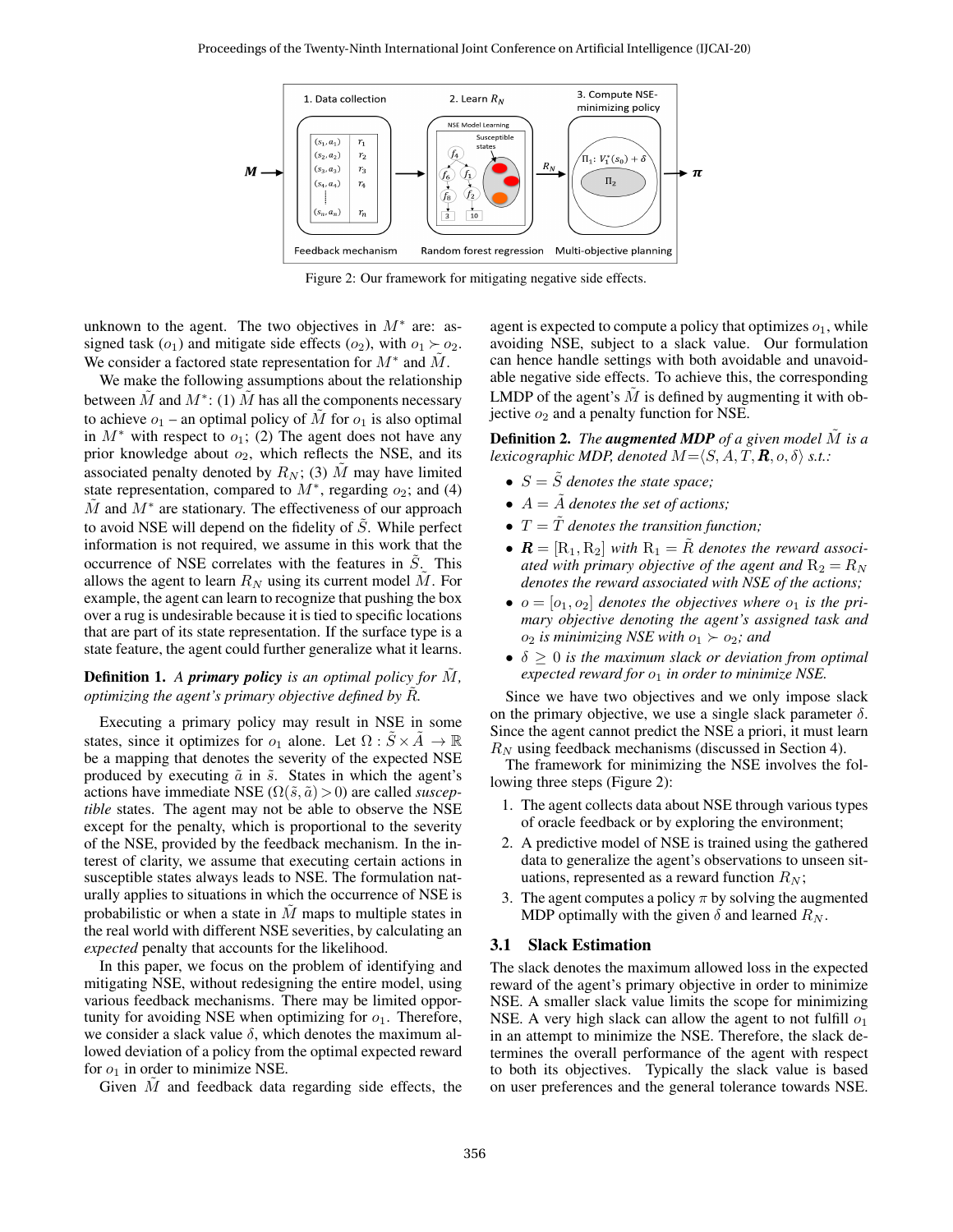<span id="page-3-0"></span>Algorithm 1 Slack Estimation  $(M, \Omega)$ 

1:  $\delta \leftarrow \infty$ 

- 2:  $\tilde{V}_1^*(s_o) \leftarrow$  Solve  $\tilde{M}$  optimally with respect to  $o_1$
- 3: Compute NSE-free transition  $(\hat{T})$  by disabling all actions that result in negative side effects,  $\forall (\tilde{s}, \tilde{a}, \tilde{s}')$ :

4:  $\hat{T}(\tilde{s}, \tilde{a}, \tilde{s}') \leftarrow \begin{cases} \tilde{T}(\tilde{s}, \tilde{a}, \tilde{s}'), & \text{if } \Omega(\tilde{s}, \tilde{a}) = 0 \\ 0 & \text{otherwise} \end{cases}$ 0, otherwise

- 5: if solution exists for  $\langle \tilde{S}, \tilde{A}, \hat{T}, \tilde{R} \rangle$  with respect to  $o_1$  then 6:  $\hat{V}_1^*(s_o) \leftarrow \text{Solve } \langle \tilde{S}, \tilde{A}, \hat{T}, \tilde{R} \rangle \text{ optimally for } o_1$
- 7:  $\delta \leftarrow |\tilde{V}_1^*(s_o) \hat{V}_1^*(s_o)|$
- 8: return  $\delta$

We present an approach to determine the minimum slack required to avoid NSE altogether, when feasible (once knowledge about the NSE is obtained). Algorithm [1](#page-3-0) determines the slack as the difference between the expected reward of the model before and after disabling all the actions that lead to NSE. The expected return for achieving the task from the single start state  $s_0$  and using  $\tilde{M}$  is denoted by  $\tilde{V}_1^*(s_0)$ . The expected reward after disabling all the actions with NSE, denoted by  $\hat{V}^*_1(s_0)$ , is the maximum reward that can be achieved without causing any NSE, when possible. Thus the difference in values indicates the minimum slack required to avoid NSE, when feasible, and ensures that the slack is in the same unit as the primary objective. A solution may no longer exist after the actions are disabled (Lines 3-4), in which case  $\delta = \infty$  is returned, indicating that it is impossible to completely avoid NSE and still accomplish the task.

Proposition 1. *Given* Ω*, Algorithm [1](#page-3-0) calculates the minimum slack required to avoid NSE, while still accomplishing the agent's primary objective, when NSE are avoidable.*

*Proof.* We prove this by contradiction. Let  $\delta$  denote the slack returned by Algorithm [1](#page-3-0) and  $\delta^*$  denote the minimum slack required to avoid NSE in a setting where the NSE are avoidable. Let  $\delta^* > \delta$ . This indicates that Algorithm [1](#page-3-0) produced a lower value of slack than required, resulting in NSE during policy execution. This is possible when the model is not solved optimally or if all the actions that lead to NSE have not been disabled. By Lines 2-6 in Algorithm [1,](#page-3-0) all unacceptable actions are disabled based on  $\Omega$  and the model is solved optimally. Therefore,  $\delta^* \leq \delta$ . Let  $\delta^* < \delta$ . By Lines 2-6 in Algorithm [1,](#page-3-0) all actions with NSE are disabled and the model is solved optimally. Hence,  $\delta^* \neq \delta$ . Therefore,  $\delta^* = \delta$ . П

Slack is specified by the user when NSE are unavoidable or when  $\delta$  estimated using Algorithm [1](#page-3-0) is beyond the user tolerance. If the models are solved approximately, without solution guarantees, Algorithm [1](#page-3-0) is not guaranteed to return the minimum slack but our approach still produces a policy that minimizes NSE, given the slack.

## 4 Learning Negative Side Effects

To learn about NSE, we consider two forms of feedback that correlate with features in  $S$ : feedback acquired from an oracle and feedback the agent acquires by exploring the environment. The oracle, typically representing human feedback, provides signals about undesirable actions (with respect to NSE) according to  $M^*$ . Alternatively, the agent may explore the environment to gather reward signals with respect to NSE.

## 4.1 Learning from Human Feedback

Random Queries We begin by considering an ideal setting in which the agent randomly selects an  $(s, a)$  pair for querying an oracle, given a budget and without replacement, and receives the exact penalty for the state-action pair with respect to NSE. This approach does not introduce any bias as the samples are *i.i.d.*, allowing the agent to learn the true underlying  $R_N$  as the budget for querying increases. Hence this approach offers an upper bound for learning a model of NSE.

Despite the benefits offered by this approach, it is often unrealistic to expect exact penalty specification for randomly selected  $(s, a)$ . Hence we also consider other feedback mechanisms where the oracle (or a human) *approves* the agent's actions, *corrects* the agent's policy, or *demonstrates* an acceptable trajectory. Since such feedbacks do not provide the exact penalty for NSE, feedbacks indicating acceptable actions are mapped to a zero penalty and others are mapped to a fixed, non-zero penalty denoted by  $k$ , which in turn contributes to  $R_N$ . In our experiments, k is set to the maximum penalty incurred for NSE in the problem.

**Approval (HA)** The agent randomly selects  $(s, a)$  pairs, without replacement, to query the human, who in turn either approves or disapproves the action in that state. The agent learns by mapping the approved actions to zero penalty,  $R_N(s, a) = 0$ , and the disapproved actions are mapped to a non-zero penalty  $R_N(s, a) = k$ . We consider two types of human approval: *strict* (HA-S) and *lenient* (HA-L). Strict feedback disapproves all actions that result in NSE. Lenient approval only disapproves actions with severe NSE. The severity threshold for HA-L is a tunable parameter that is problemspecific. Thus with HA-L, the agent will not learn about NSE with low severity and with HA-S, the agent cannot distinguish between actions with different severities of NSE in a state.

Corrections (C) In this form of feedback, the agent performs a trajectory of its primary policy, with the oracle monitoring. If the oracle observes an unacceptable action at any state, it stops the agent and specifies an acceptable action to execute in that state. If all actions in a state lead to NSE, then the oracle specifies an action with the least NSE. The agent proceeds until the goal is reached or until interrupted again. When interrupted, the agent assumes that all actions, except the correction, are unacceptable in that state. If not interrupted, the action is considered to be acceptable. Acceptable actions are mapped to zero penalty,  $R_N(s, a) = 0$ , and unacceptable actions are mapped to a non-zero penalty,  $R_N(s,a)=k.$ 

Demo-action mismatch (D-AM) In demo-action mismatch, the human provides limited demonstrations. Each demonstration is a trajectory from start to the goal. The agent collects these trajectories and compares them with its primary policy. For all states in which there is an action mismatch, the agent assumes its policy leads to NSE and assigns  $R_N(s,a)=k.$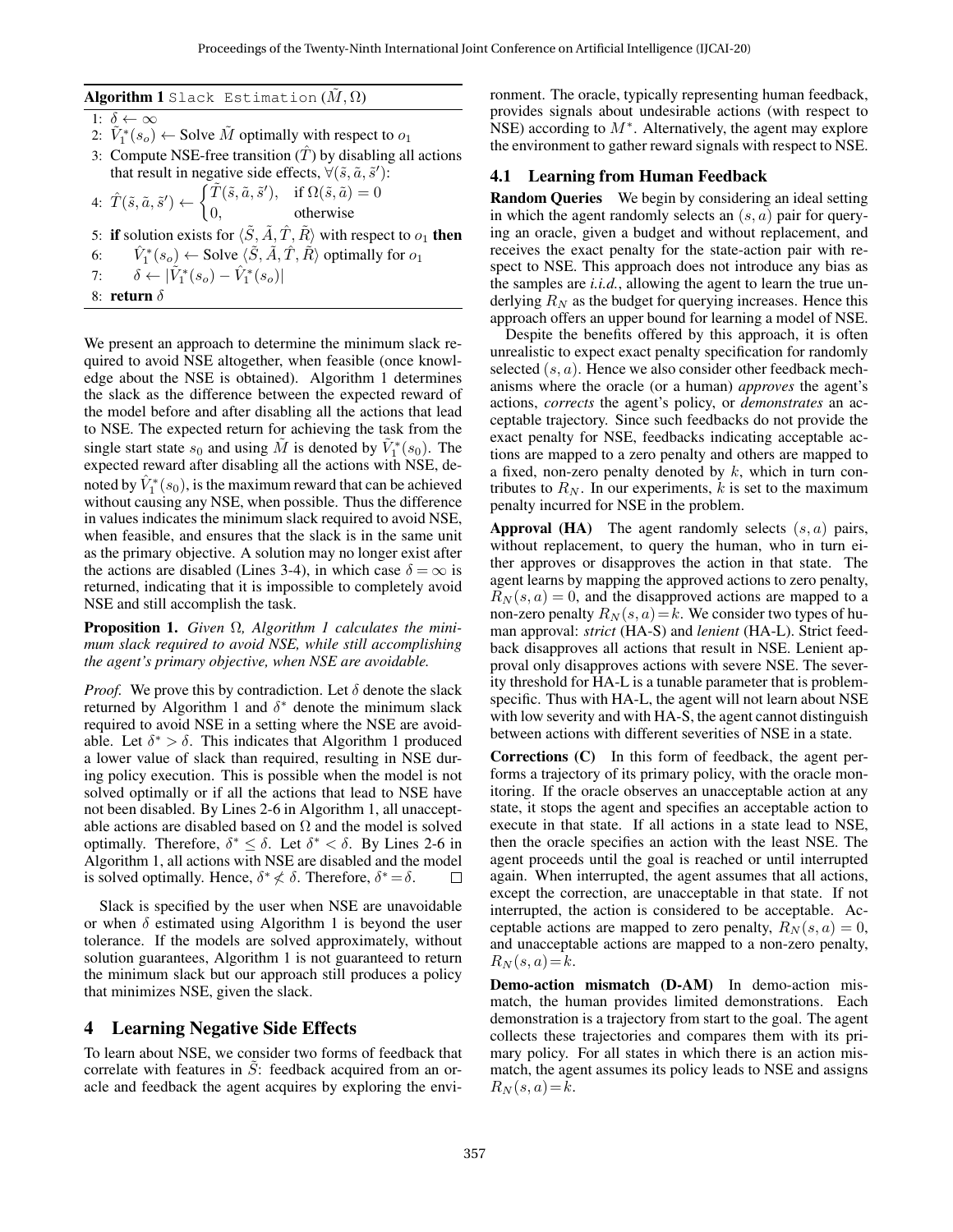Both C and D-AM introduce bias since the samples are not *i.i.d.* as the visited states are correlated. Furthermore, all actions other than the corrections or those demonstrated are assumed to be unacceptable. Since there may be multiple acceptable actions in each state, this introduces additional bias.

## 4.2 Learning from Exploration

When feedback from an oracle is expensive to collect or unavailable, it may be easier to allow the agent to identify susceptible states through limited exploration. Learning from exploration uses  $\epsilon$ -greedy action selection—the agent exploits the action prescribed by its primary policy or explores a random action to learn about NSE. The agent executes an action and observes the corresponding NSE penalty,  $R_N(s, a)$ . If the exploration is in a simulator designed to learn NSE, then the reward signals only indicate the penalty for NSE. If the agent explores  $M^*$ , the reward signals are tuples indicating the reward for the action and NSE penalty.

We consider three exploration strategies: *conservative* – where the agent explores an action with probability 0.1 or follows its primary policy, *moderate* – where the agent either explores an action with probability 0.5 or follows its primary policy, and *radical* – where the agent predominantly explores with probability 0.9, allowing the agent to possibly identify more NSE than the other exploration strategies.

The exploration strategies also suffer from bias induced by correlated samples since the states visited are not *i.i.d.* Note that the agent explores only to learn  $R_N$  and the final policy is computed by solving the augmented model.

## 4.3 Model Learning

The agent's observations are generalized to unseen situations by training a random forest regression (RF) model to predict the penalty  $R_N$ . We use the RF model to handle the continuous nature of the penalty and any regression technique may be used in practice. The hyperparameters for the training are determined by a randomized search in the space of RF parameters. For each hyperparameter setting, a three-fold cross validation is performed and the mean squared error is calculated. Parameters with the least mean squared error are selected for training, which is then used to predict the penalty  $R_N$ . The augmented MDP is then updated with this learned  $R_N$  and the agent computes an NSE-minimizing policy for execution by solving the augmented MDP.

# 5 Experimental Setup

We perform extensive evaluation of the different feedback mechanisms for mitigating avoidable and unavoidable NSE.

Baselines The performance of our approach is compared with three baselines. First is the *Oracle* agent that avoids NSE while satisfying the primary objective. The *Oracle* has a perfect NSE model and its policy is computed by solving the model after avoiding all the actions with NSE. In problems with unavoidable NSE, it selects the action with the least NSE since that is the best possible performance that can be achieved while satisfying the primary objective. The performance of the *Oracle* provides a lower bound on the penalty for NSE incurred by the agent. The second is the *No queries* case in which the agent does not query or learn about NSE. Instead, it naively executes its primary policy. This provides an upper bound on the penalty for NSE incurred by the agent. Third is the scalarization approach [\[Krakovna](#page-7-7) *et al.*, 2019] (*RR*) in which the agent optimizes  $r(s_t, a_t)$ – $\beta d(s_t, b_t)$ , where  $r(s_t, a_t)$  is the reward corresponding to  $o_1$  and  $d(s_t, b_t)$  is the measure of deviation from the baseline state  $b_t$ , denoting the NSE. A direct comparison with this approach is not feasible since it is based on assumptions that do not hold in our setting. Therefore, we modified the *RR* approach to make it applicable in our setting—by calculating the deviation based on a model of NSE learned with Random Query approach, as it does not introduce any bias. We compute the deviation from inaction baseline, which measures the NSE of the agent's action with respect to no action execution in that state [\[Krakovna](#page-7-7) *et al.*, [2019\]](#page-7-7). The side effects we consider are irreversible by an agent, once occurred, making the baseline state unreachable. We tested with  $\beta \in [0.1, 0.9]$  since  $o_1$  is prioritized in our formulation and report results with  $\beta = 0.8$  as it achieved the best trade-off in training.

Side Effects In the interest of clarity, we consider two types of NSE severity: mild and severe. Each action can either result in a mild NSE, severe NSE, or no NSE. The strict human approval (HA-S) feedback disapproves all actions that result in NSE. The lenient human approval (HA-L) only disapproves actions with severe NSE. For learning NSE by exploration, we consider agent exploration in a simulator where the reward signals indicate NSE penalty.

In our experiments, we optimize costs, which are negations of the rewards. Random forest regression from sklearn Python package is used for model learning. The augmented MDP is solved using a lexicographic variant of LAO\* [\[Hansen and Zilberstein, 2001\]](#page-7-10). The slack is computed using Algorithm [1](#page-3-0) and  $\gamma = 0.95$ . Values averaged over 100 trials of planning and execution, along with their standard errors, are reported for the following domains.

Boxpushing We consider a modified boxpushing domain [\[Seuken and Zilberstein, 2007\]](#page-7-11) in which the agent is expected to minimize the expected time taken to push a box to the goal. Each action takes  $+1$  unit of time. Each state is represented as  $\langle x, y, b, c \rangle$  where  $x, y$  denote the agent's location, b indicates if the agent is pushing the box, c indicates the current cell's surface type. Pushing the box on a surface type  $c=1$  results in severe NSE with a penalty of 10, pushing the box on a surface  $c = 2$  results in mild NSE and a penalty of 5, and no NSE otherwise. The state features used for training are  $\langle b, c \rangle$ . We test on five instances with grid size  $15 \times 15$  and with varying initial location of the box and the NSE regions.

Driving Our second domain is based on simulated autonomous driving [\[Saisubramanian](#page-7-12) *et al.*, 2020; [Wray](#page-7-8) *et al.*, [2015\]](#page-7-8) in which the agent's primary objective is to minimize the expected cost of navigation from start to a goal, during which it may encounter some puddles. The agent can move in all four directions at low and high speeds. The cost of navigating at a low speed is 2 and that of high speed is 1. When the agent navigates over a puddle at high speed, it spatters water which is undesirable. Some puddles may have pedestrians in the vicinity and splashing water on them results in severe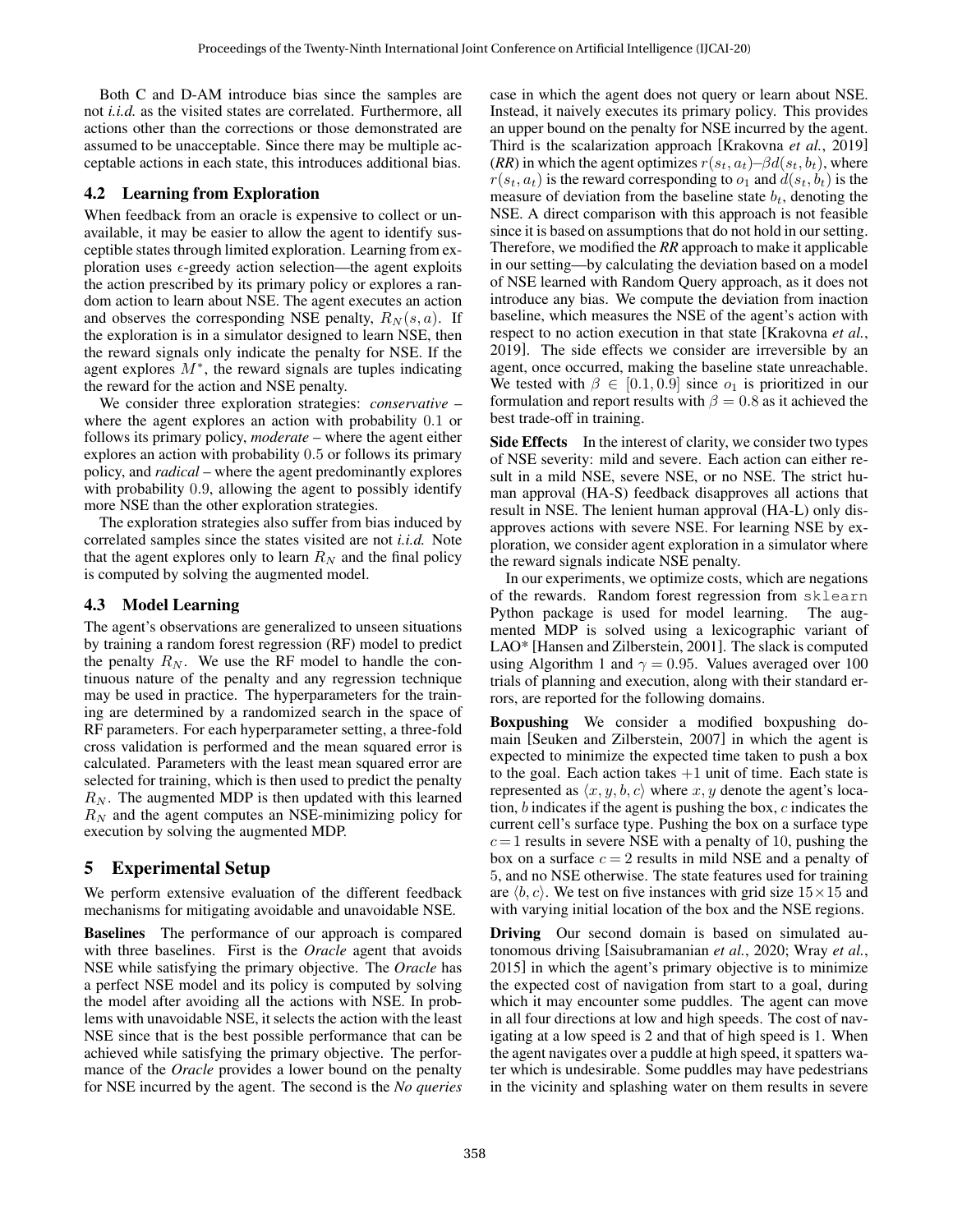<span id="page-5-0"></span>

Figure 3: Effect of learning from human feedback methods (a-b) and with exploration strategies (c-d) on problems with avoidable NSE.

NSE with a penalty of 10 and a mild NSE otherwise with a penalty of 5. Each state is represented by  $\langle x, y, l, p, h \rangle$  where  $x, y$  denote the agent's location, l is the speed,  $p, h$  indicate the presence of a puddle and a pedestrian in the vicinity. Features used for training are  $\langle l, p, h \rangle$ . Five test instances are generated with grid size  $15\times15$  and by varying the start, goal, puddle, and pedestrian locations.

## 6 Results and Discussion

Effectiveness of Feedback Mechanisms Figure [3](#page-5-0) show the average penalty incurred for NSE in settings with avoidable NSE, both mild and severe, as the training budget is increased. While the Corrections feedback is efficient in terms of samples required, it is more expensive to collect this feedback since it requires constant oversight. Random querying and HA-S, which rely on random samples of states, achieve significant reduction in NSE with 500 samples. Although HA-L also relies on random sampling of states, it does not provide information about mild NSE, which affects its performance. Training with Demo-AM feedback does not always minimize NSE even as the budget is increased, since the agent does not receive enough negative samples and has no information about the NSE in states unvisited in the demonstrations. Additionally, it is unable to distinguish between the different levels of severity of the NSE of its actions. However, Demo-AM is still better than *No queries*. *RR* with the model of NSE learned using Random Query and with the given budget, performs poorly irrespective of the budget. Apart from the reported results, we also tested *RR* with a perfect model of NSE and its performance was significantly better and sometimes comparable to the *Oracle*'s performance. However, obtaining a perfect model of NSE is non-trivial in practice. In Figure [3\(](#page-5-0)c-d), Random querying with the maximum budget (7000) and *RR* with this learned model are plotted in to compare the performance of exploration strategies and to understand how the correlated samples affect the performance. Ir-

<span id="page-5-1"></span>

Figure 4: Performance on problems with unavoidable NSE.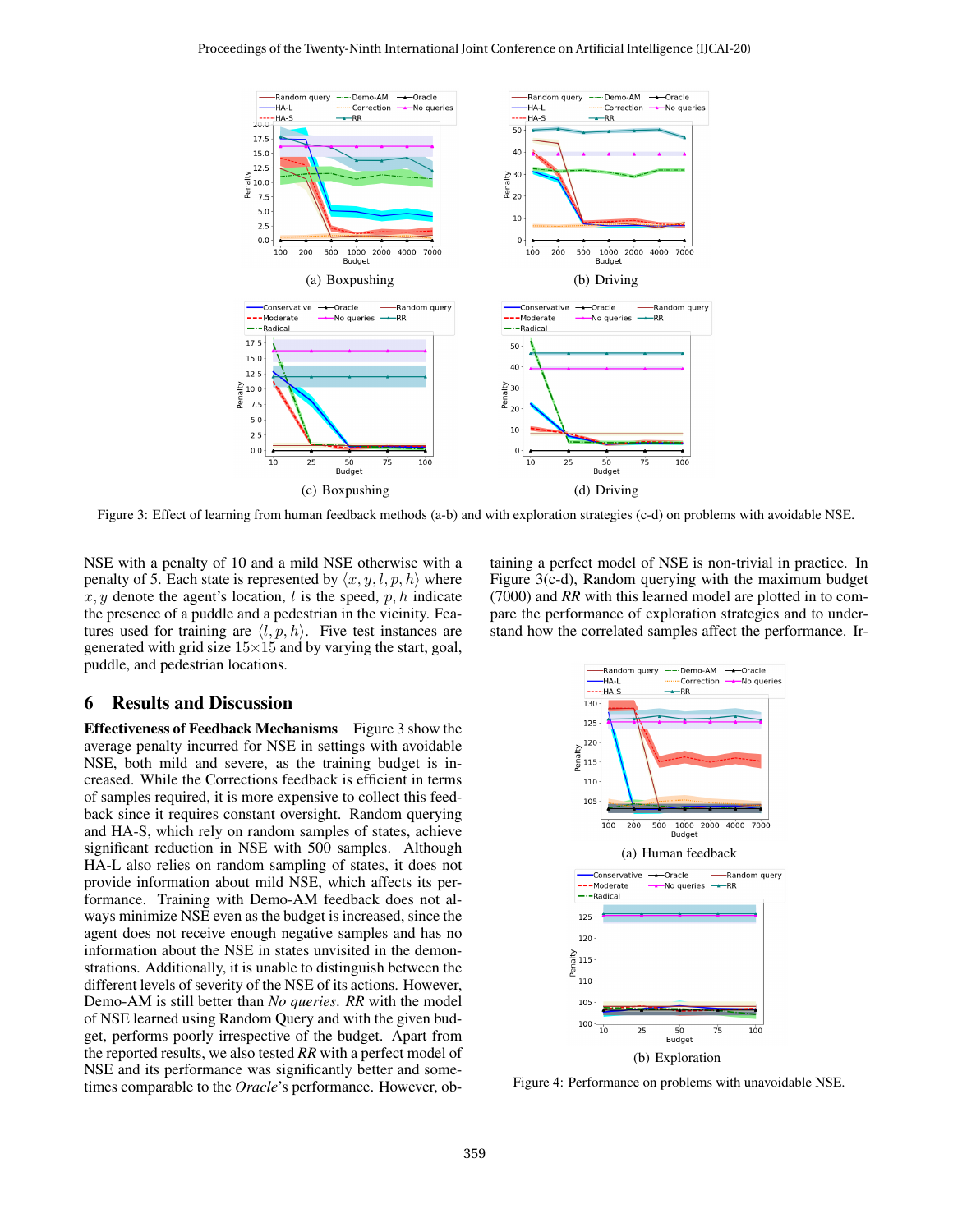respective of the exploration type, the agent learns the NSE with a reasonable number of trials. Figure [6\(a\)](#page-6-0) shows the performance of the approaches with respect to  $o_1$ .

Unavoidable NSE Since Algorithm [1](#page-3-0) does not produce a finite slack for this setting, we experiment with a slack value that is 15% of the expected cost of  $o_1$ . This value is based on the observation that slack values returned by Algorithm [1](#page-3-0) are within 15% of the expected cost for  $o_1$ , for most problem instances with avoidable NSE. Figure [4](#page-5-1) plots the results for boxpushing problems with unavoidable NSE. Problem instances with unavoidable NSE case were generated by making sure there is no path to the goal over surface  $c = 3$ . Since HA-S cannot distinguish between different severities, its performance is affected when NSE are unavoidable. Unlike Figure [3\(](#page-5-0)a-b), Demo-AM matches the performance of other techniques when NSE are unavoidable. Similar to Figure [3\(](#page-5-0)cd), learning by exploration in settings with unavoidable NSE matches the performance of Random query. Similar results were obtained for driving domain. Overall, the results indicate that our framework can effectively learn and mitigate the impacts of both avoidable and unavoidable NSE.

**Bias of Various Feedback Mechanisms** Figure [5](#page-6-1) plots the frequency of querying in different regions of the state space with different feedback mechanisms. The x-axis denotes the state space and darker shades indicate regions that were frequently queried. The results are plotted for driving domain with avoidable NSE and using 7000 queries for human feedback and 100 trials for exploration. Feedback techniques based on random sampling of states have a higher coverage of the state space, contributing to a better performance. The exploration techniques are the most restricted, due to which their performances are largely similar. Since an  $\epsilon$ -greedy approach is followed for exploration, these techniques likely cover only the region surrounding that of the primary policy. As states in this region are often critical for satisfying the agent's primary objective, learning about NSE in this restricted region is often sufficient to effectively mitigate the penalty for NSE. This result shows that different feedback types focus on different regions of the state space, which in turn affects the NSE model learning.

Effect of Slack We study the effect of slack on the expected cost of  $o_1$  and on NSE ( $o_2$ ), by varying the slack from  $40\%$  to 100% of the value returned by Algorithm [1](#page-3-0) on problems with avoidable NSE. Figure [6](#page-6-2) shows the results on the boxpushing domain with 7000 queries for human feedback and 100 exploration trials. The values show the average cost in 100 trials of executing the updated policy with each slack value. We do not compare with the baselines, which are unaffected by the variation in slack. Results with no slack bound the performance of other techniques. As the slack is increased, the average penalty incurred for NSE tends to decrease. The minimal differences in the average costs for  $o_1$  shows that the slack values returned by Algorithm [1](#page-3-0) are reasonable and affect  $o_1$  only by a small margin. The performance of some feedback approaches are unaffected by the variation in slack, which shows their limitations in minimizing NSE.

<span id="page-6-1"></span>

Figure 5: Bias in feedback techniques.

<span id="page-6-2"></span><span id="page-6-0"></span>

Figure 6: Effect of slack on the performance.

# 7 Conclusion and Future Work

We formulate the problem of mitigating the immediate NSE of actions in a state as a multi-objective problem with slack and propose an algorithm to determine the minimum slack required to avoid these side effects. Various feedback mechanisms are considered for learning a model of negative side effects and their biases are analyzed empirically. Our proposed framework is shown to be effective in mitigating undesirable side effects. A key advantage of our approach is that it allows learning about NSE during agent deployment, without the need to suspend operation to allow redesign of the reward function. In the future, we aim to extend our approach to settings in which the side effects are partially observable and to settings where effectively avoiding the side effects requires adding new features to the state representation.

## Acknowledgments

This work was supported by the Semiconductor Research Corporation grant #2906.001.